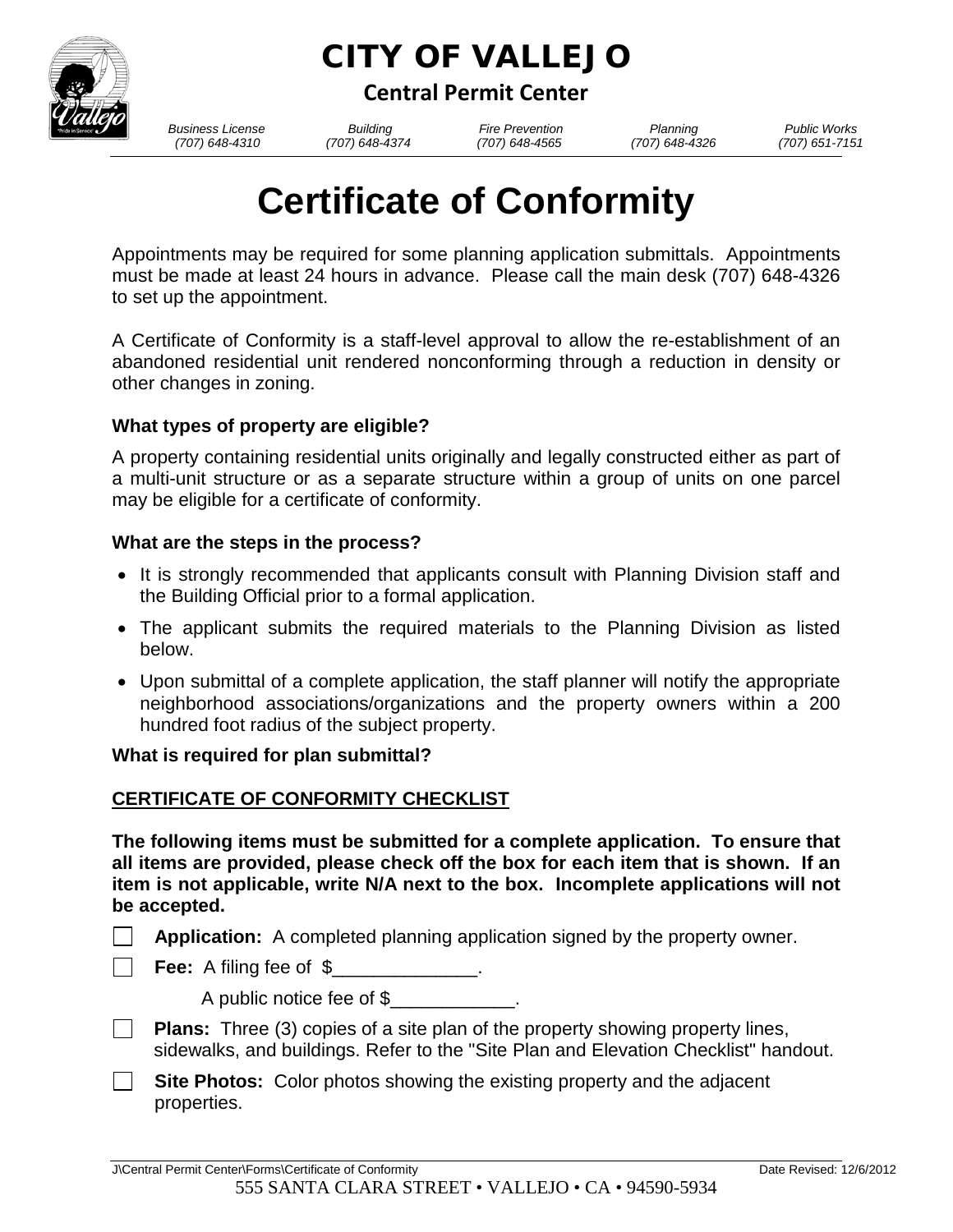| <b>Supporting Documents:</b> Substantial evidence to support the required findings |
|------------------------------------------------------------------------------------|
| outlined in the following section, "What are the findings for a certificate of     |
| conformity?" Such evidence could include, but not be limited to, the following:    |

- $\Box$  Plans showing original construction of the units;
- Copies of building permits and/or other authorization for the units;
- $\overline{\overline{\mathsf{I}}}$  Pertinent historic photographs and/or documents; and,
- $\overline{\Box}$  Written declarations made under the penalty of perjury. These declarations must be notarized.

#### **What are the findings for a certificate of conformity?**

- 1. The unit was originally and legally constructed (as can best be determined by available plans, permits and other documentation) either as part of a multi-unit structure or as a separate structure within a group of units on one parcel;
- 2. The re-establishment of the unit will not be detrimental to any existing or potential use or structure in the zoning district in which the nonconforming use is located. (Issues to be considered include, but shall not be limited to the availability of parking, aesthetics, privacy and physical compatibility with adjacent properties)
- 3. The structure containing the unit cannot be easily converted for a use which conforms to the current zoning district; and,
- 4. If the structure is on the City's historic resources inventory, the loss of the nonconforming unit could result in the degradation of the architectural integrity of the structure or other adjacent structures or could result in the loss of the structure.

#### **How long does the approval process take?**

A planner will review the application for completeness. State law requires that staff determine whether the application is complete within 30 days.

Upon acceptance of a complete application, the Planning Division will notify all property owners within a 200 foot radius of the proposed property at least 14 days prior to the date on which a decision will be made. Plans may also be routed to other City departments for their review and comments.

The public notice mentioned above allows for a minimum of 20 calendar days for additional evidence to be submitted in support or opposition to the issuance of the Certificate. However, individuals or neighborhood organizations may request, in writing, an extension of the 20-day review period for a total period of 45 days.

#### **Can a decision be appealed?**

Yes, any Planning Division determination may be appealed to the Planning Commission through the Planning Commission Secretary. To appeal, the appellant shall submit a